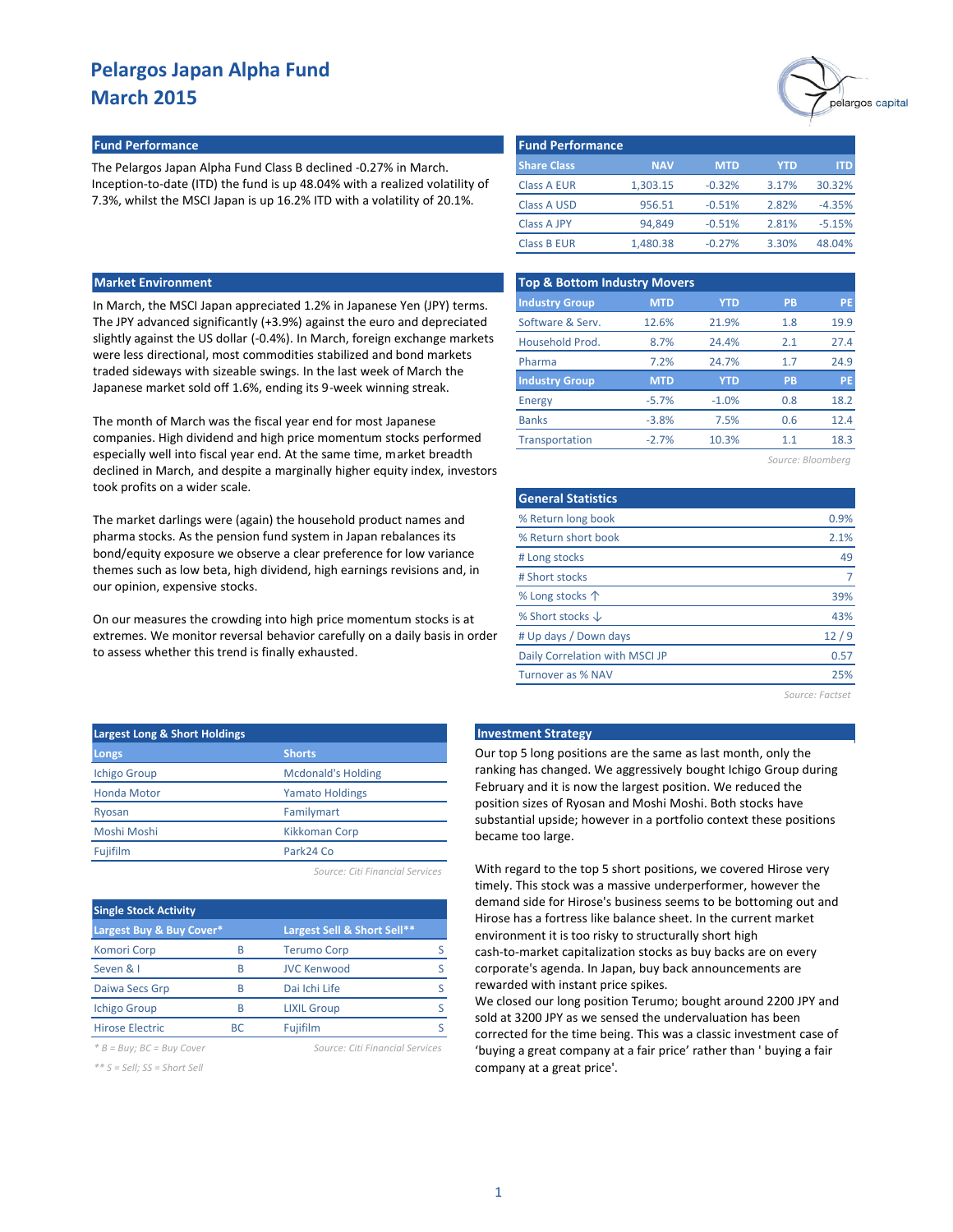### **Investment Strategy Top Gainers & Losers**

Our high conviction call on Ichigo Group finally started to deliver. We have written too many times about Ichigo in this newsletter and this time we simply want to re-emphasis that the best is still to come. We diligently analyze management execution with regards to solar / real estate projects and remain excited about the valuation upside. After gaining 18% in February the stock added another 9% in March.

Prior month's star performer Ryosan correct somewhat, -2.9%, and our exit from long position JVC Kenwood was well timed (-5.6%); at least in the short run.

Resona had the biggest negative contribution in March. The bank index was down 3.8% and Resona underperformed, dropping -11% on what might be perceived as a disappointing mid-term plan. The management is taking the right measures at the right pace and markets are just impatience and short sighted. It will take time and currently no short term catalyst seems apparent.



**Gainers Losers** Ichigo Group L 0.5% Resona Pola Orbis L 0.3% Tonen General Acom L 0.2% lida Home L Invincible REIT L 0.2% Fancl Corp L Fujifilm L 0.2% Park24 Co S 0.2% **CTR\*** -0.2%  $-0.1%$ -0.1% -0.1% -0.1% **CTR\*** 0.5% 0.3% 0.2% 0.2%

*\*CTR = Contribution Source: Factset*



*Source: UBS PAS*

|            |         | Value Factor Performance* |        |                 |         |            |
|------------|---------|---------------------------|--------|-----------------|---------|------------|
|            | P/E     | EV/EBITDA P/B             |        | <b>Div Yld</b>  | EV/IC   | <b>FCF</b> |
| <b>MTD</b> | $-0.4%$ | 0.7%                      |        | $-0.7\% -0.7\%$ | 0.2%    | 1.0%       |
| YTD        | $-2.0%$ | 2.8%                      | $-17%$ | 1.8%            | $-0.5%$ | $-0.8%$    |







*Source: Factset\**

*Source: Factset\**

### **Style Performance**

On a daily basis we track numerous style factors based on our proprietary quant model, this helps us to detect misallocation and helps our understanding of style trends and investor's behavior in Japan.

The improvement in price-to-book (P/B) factor performance turned out to be short lived. Our favorite value measure declined last month, however earnings based factors such as P/E and EV/EBITDA were flat for the month.

Our books are neutral with regards to short term and medium term price momentum. However, on a 9 month basis our long book has significantly higher price momentum characteristic compared to the short book.

Admittedly, we do not have many short positions left, however the P/B of the long book is 1.6x and the short book 4.7x. The EV/EBITDA of the long book a mere 5.7x whilst the short book trades at an aggregated 39.1x.

Our long book consists of companies holding a significant amount of cash, which depresses the CFROI on the long side versus that of the short book.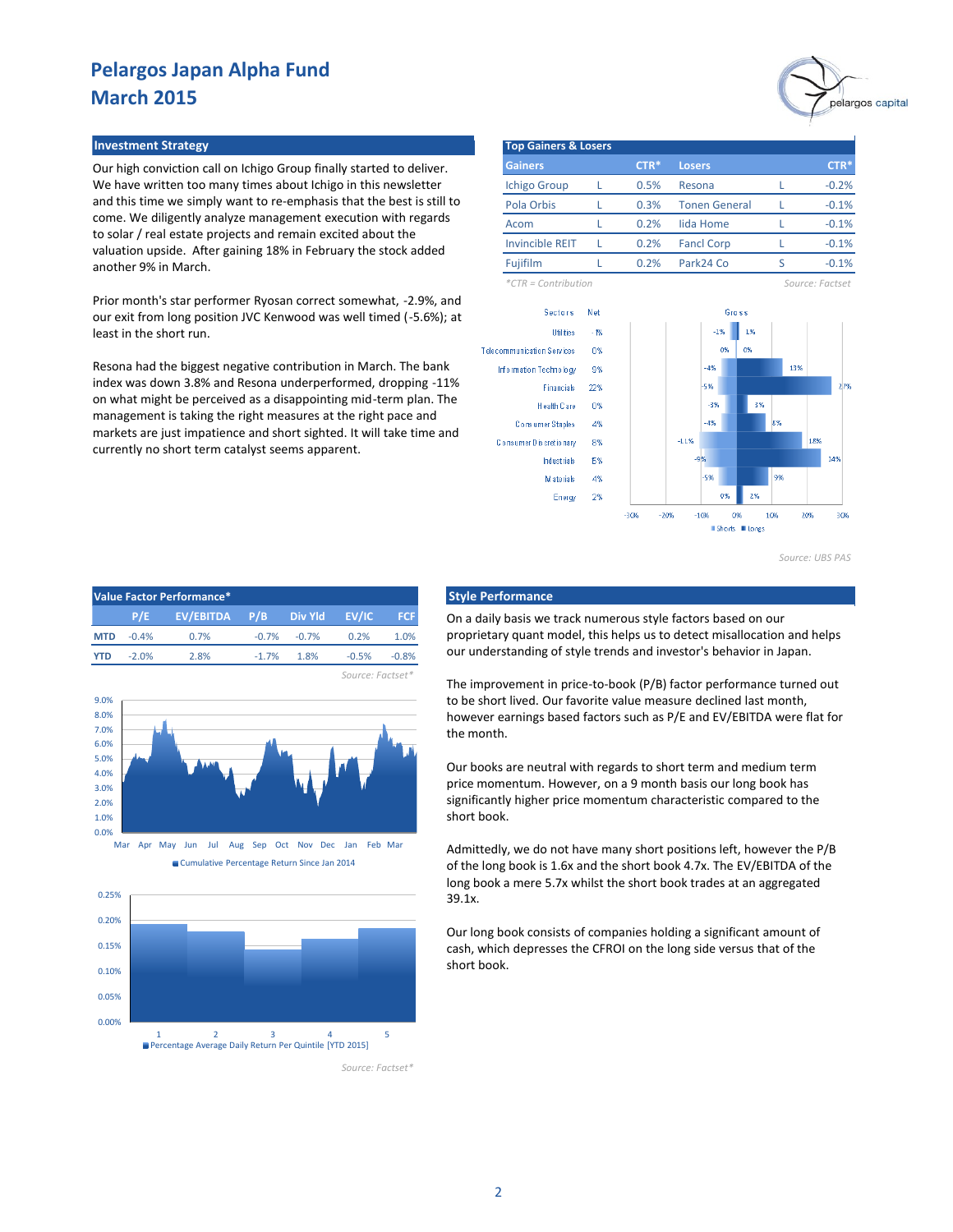### **Risk Measurement and Management**

The chart below shows the rolling 12-month net and gross exposure for the fund. For the past 12 months the gross exposure ranged between 130- 160%. The net exposure increased substantially from January lows, partly due to performance and buy covers of shorts exceeding stop loss levels.

Throughout February the net exposure was stable and elevated at 60%. Most importantly, as spot volatility has dropped we added inexpensive put protection to the tune of 15% effectively lowering downside exposure of the net to 45%.

Our net exposure is highly stock specific with limited exposure to crowded, high momentum trades. We still observe plenty of days on which our net exposure is negatively correlated with the market despite the significant net exposure.



| <b>Fund Overview</b>   |       |                 |
|------------------------|-------|-----------------|
|                        | Long  | <b>Short</b>    |
| Price to Earnings (PE) | 18.1  | 117.0           |
| <b>EV/EBITDA</b>       | 5.7   | 39.1            |
| Price to Book (PB)     | 1.6   | 4.7             |
| <b>Dividend Yield</b>  | 1.7   | 1.4             |
| EV/IC                  | 0.9   | 3.6             |
| 1 month momentum       | 1.7   | 0.0             |
| 6 month momentum       | 22.7  | 24.0            |
| 9 month momentum       | 25.3  | 17.8            |
| Earnings momentum (1M) | 4.5   | $-0.3$          |
| Earnings momentum (3M) | 9.1   | 3.8             |
| <b>CFROI</b>           | 6.5%  | 10.7%           |
| Cash/MarketValue       | 39.5% | 19.5%           |
|                        |       | Source: Factset |
| <b>Style Exposure</b>  |       |                 |
|                        | Long  | <b>Short</b>    |
| <b>Beta</b>            | 1.0   | 0.9             |

| <b>Beta</b>    |       | 0.9             |
|----------------|-------|-----------------|
| Volatility     | 15.7% | 14.7%           |
| Debt-to-equity | 15.00 | 73.00           |
|                |       | Source: UBS PAS |

| <b>Risk Statistics Delta Adjusted</b>  |       |
|----------------------------------------|-------|
| Volatility (ex-ante; 1yr daily data)   | 11.1% |
| Volatility (ex-ante; 5yr monthly data) | 11.1% |
| Var (99%, 5 days)                      | 3.4%  |
| Beta (ex-ante)                         | በ 51  |

*Source: Citi Financial Services\* Source: GS and UBS PAS*

### **Outlook**

#### *Strategic Framework - Outlook 1st half of 201*5

The VAT hike in 2014 increased real economic volatility and distorted underlying fundamentals. The Japanese equity market was very directional; large cap, weak Yen beneficiaries and REITs performed very well, whilst valuations did not really matter. 2014 was all about price momentum in combination with earnings revisions. This rather one dimensional behavior was exacerbated by the BOJ's aggressive intervention, as it increased its stake in the global competition for monetary activism. The BOJ, and for that matter the FED and ECB, continue to distort market prices and price signals in general. The reason why capitalism used to work and enabled tremendous wealth creation is due to the very importance of price signaling. Price fluctuations due to constraints, be it oversupply or excessive demand, creates incentives for economic agents to correct for it. If at the very core, the price of money is distorted, everything is distorted and unintended consequences will (not 'might') arise. Despite all the fear mongering about the Japanese government debt, the 10-year JGB is trading at close to 30bps. 0.3% p.a. for the next 10 years just does not make any sense. The system is broken and central bankers are desperately trying to fix it. In the process of driving yields down even further, central banks are crowding out collateral from an already weak financial system. Good luck with all that. Admittedly, it is difficult to make sense of all of this, but one thing is for sure, the perceived stability and engineered suppression of volatility will have unintended consequences as central bankers can not control all prices all the time. One of these unintended consequences is the US dollar bull market which started in mid 2014. Most likely the US dollar strength will pause at some point, but when it reaccelerates an outright deflation scare in the face of collapsing commodities will re-introduce systematic risk and markets will challenge central banks to open the magic tool box once again. *Tactical assessment – Outlook April 2015*

The Japanese market had a massive run from the January lows and is up double digits for the year. It is tempting to call for a break, more caution and it is fair to assume that the market will be trading sideways for a while. A few segments of the market are unsustainably high and spill-over effects might cause a wobble. That is why we took out some insurance in terms of a sizeable put option. Nevertheless, our high conviction positions in the long book enjoy sound fundamentals at very inexpensive valuations. Based on valuation there are plenty of short opportunities. Why are Japanese pharma stocks trading at 25x PE or staples at 28x PE, Kikkoman at 50x PE? Pharma is not our play ground, but the big valuation dispersion within the overall Japanese equity market provides interesting long/short opportunities.

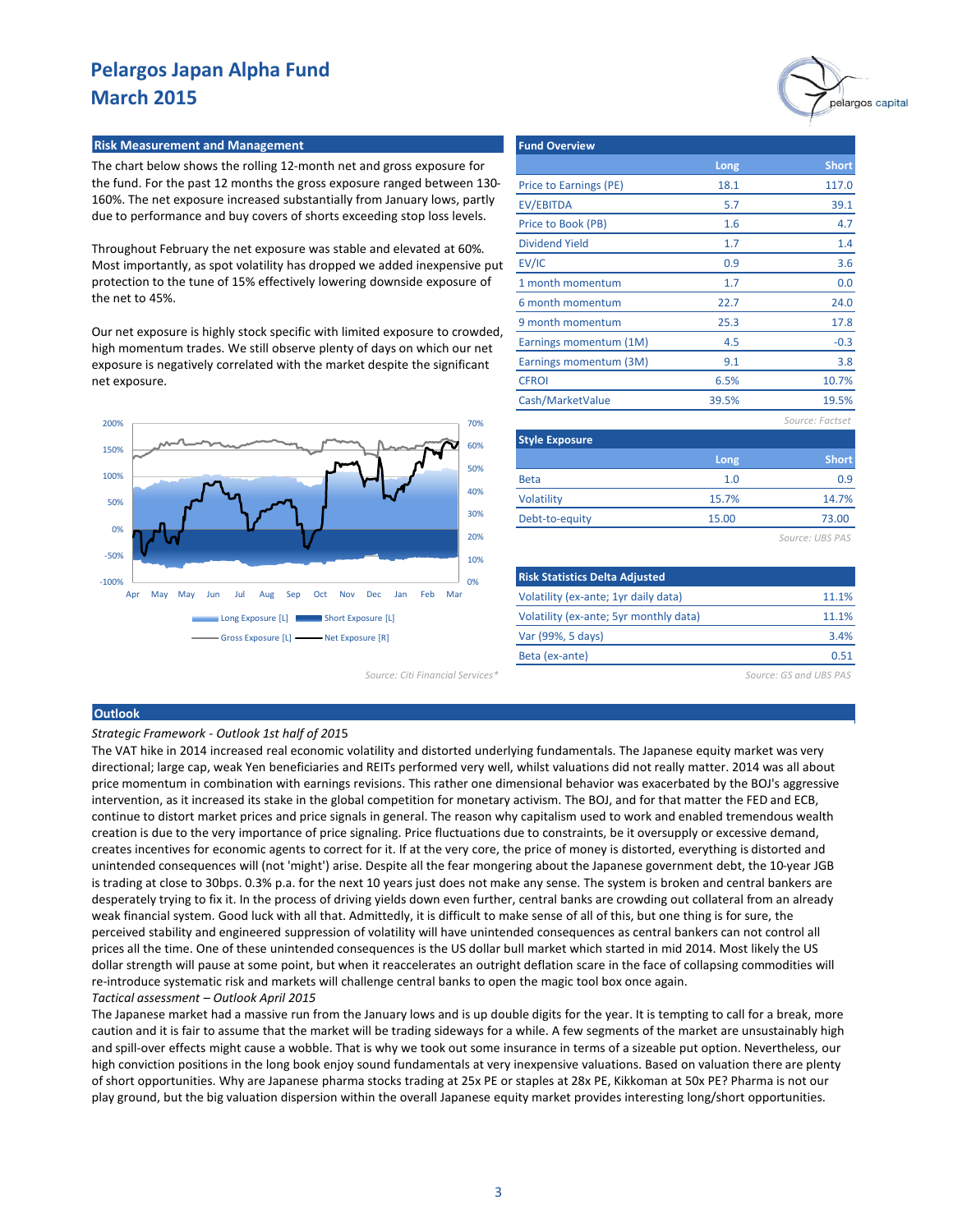

| <b>Historic Fund Performance (Monthly)</b> |            |            |          |          |            |            |          |          |            |          |            |            |
|--------------------------------------------|------------|------------|----------|----------|------------|------------|----------|----------|------------|----------|------------|------------|
|                                            | <b>Jan</b> | <b>Feb</b> | Mar      | Apr      | <b>May</b> | <b>Jun</b> | Jul      | Aug      | <b>Sep</b> | Oct      | <b>Nov</b> | <b>Dec</b> |
| <b>Class A EUR</b>                         |            |            |          |          |            |            |          |          |            |          |            |            |
| 2015                                       | $-1.28%$   | 4.85%      | $-0.32%$ |          |            |            |          |          |            |          |            |            |
| 2014                                       | $-3.21%$   | $-0.64%$   | $-0.59%$ | $-1.03%$ | $-2.28%$   | 1.40%      | 0.19%    | $-0.64%$ | 2.01%      | $-1.94%$ | $-1.28%$   | 0.92%      |
| 2013                                       | 4.99%      | $-0.58%$   | 6.55%    | 6.10%    | $-1.05%$   | $-0.78%$   | 0.26%    | $-0.91%$ | 1.08%      | $-0.79%$ | 1.35%      | 1.61%      |
| 2012                                       | $-1.43%$   | 3.77%      | 1.31%    | $-1.26%$ | $-3.88%$   | 1.72%      | 0.79%    | 0.89%    | 1.28%      | 0.54%    | 2.53%      | 3.78%      |
| 2011                                       | 0.84%      | $-0.06%$   | $-1.56%$ | 0.10%    | $-0.19%$   | 0.38%      | $-0.01%$ | $-3.68%$ | 0.64%      | $-0.41%$ | $-2.64%$   | 1.64%      |
| 2010                                       | 0.65%      | $-0.25%$   | 3.27%    | 3.16%    | $-2.71%$   | $-1.27%$   | 1.12%    | $-0.39%$ | 0.82%      | 1.03%    | 1.28%      | 1.75%      |
| 2009                                       | 0.35%      | 1.62%      | $-0.76%$ | $-0.71%$ | 0.98%      | 1.03%      | $-1.84%$ | 2.07%    | $-1.61%$   | $-0.40%$ | $-3.37%$   | 3.19%      |
| <b>Class A USD</b>                         |            |            |          |          |            |            |          |          |            |          |            |            |
| 2015                                       | $-1.37%$   | 4.79%      | $-0.51%$ |          |            |            |          |          |            |          |            |            |
| 2014                                       | $-3.16%$   | $-0.74%$   | $-0.68%$ | $-1.11%$ | $-2.26%$   | 1.30%      | 0.21%    | $-0.63%$ | 1.88%      | $-1.89%$ | $-1.36%$   | 0.92%      |
| 2013                                       |            |            |          |          |            |            | $-1.92%$ | $-1.15%$ | 1.29%      | $-1.04%$ | 1.58%      | 1.74%      |
| <b>Class A JPY</b>                         |            |            |          |          |            |            |          |          |            |          |            |            |
| 2015                                       | $-1.40%$   | 4.80%      | $-0.51%$ |          |            |            |          |          |            |          |            |            |
| 2014                                       | $-3.24%$   | $-0.80%$   | $-0.71%$ | $-1.19%$ | $-2.27%$   | 1.26%      | 0.19%    | $-0.65%$ | 1.86%      | $-1.97%$ | $-1.60%$   | 0.87%      |
| 2013                                       |            |            |          |          |            |            | $-1.82%$ | $-1.26%$ | 1.23%      | $-1.06%$ | 1.59%      | 1.73%      |
| <b>Class B EUR</b>                         |            |            |          |          |            |            |          |          |            |          |            |            |
| 2015                                       | $-1.24%$   | 4.89%      | $-0.27%$ |          |            |            |          |          |            |          |            |            |
| 2014                                       | $-3.16%$   | $-0.60%$   | $-0.56%$ | $-0.99%$ | $-2.24%$   | 1.44%      | 0.23%    | $-0.60%$ | 2.06%      | $-1.89%$ | $-1.24%$   | 0.96%      |
| 2013                                       | 5.35%      | $-0.58%$   | 6.98%    | 6.48%    | $-1.07%$   | $-0.78%$   | 0.31%    | $-0.92%$ | 1.18%      | $-0.80%$ | 1.46%      | 1.73%      |
| 2012                                       | $-1.38%$   | 3.81%      | 1.35%    | $-1.21%$ | $-3.83%$   | 1.76%      | 0.84%    | 0.93%    | 1.32%      | 0.58%    | 2.50%      | 4.06%      |
| 2011                                       | 0.93%      | $-0.03%$   | $-1.55%$ | 0.14%    | $-0.14%$   | 0.42%      | 0.03%    | $-3.63%$ | 0.69%      | $-0.38%$ | $-2.60%$   | 1.68%      |
| 2010                                       | 0.73%      | $-0.23%$   | 3.52%    | 3.39%    | $-2.83%$   | $-1.31%$   | 1.23%    | $-0.37%$ | 0.91%      | 1.13%    | 1.40%      | 1.89%      |
| 2009                                       | 2.07%      | 1.67%      | $-0.73%$ | $-0.67%$ | 1.34%      | 1.13%      | $-1.93%$ | 2.24%    | $-1.68%$   | $-0.39%$ | $-2.99%$   | 2.84%      |
| 2008                                       |            |            |          |          |            |            | 0.96%    | $-1.35%$ | 1.40%      | 3.44%    | 0.52%      | 1.39%      |

| <b>Historic Fund Performance (Yearly)</b> |       |          |        |        |          |       |       |       |  |
|-------------------------------------------|-------|----------|--------|--------|----------|-------|-------|-------|--|
|                                           | 2015  | 2014     | 2013   | 2012   | 2011     | 2010  | 2009  | 2008  |  |
| <b>Class A EUR</b>                        | 3.17% | $-6.99%$ | 18.86% | 10.24% | $-4.96%$ | 8.66% | 0.36% |       |  |
| <b>Class A USD</b>                        | 2.82% | $-7.38%$ | 0.43%  |        |          |       |       |       |  |
| <b>Class A JPY</b>                        | 2.81% | $-8.06%$ | 0.35%  |        |          |       |       |       |  |
| <b>Class B EUR</b>                        | 3.30% | $-6.52%$ | 20.57% | 10.95% | $-4.48%$ | 9.67% | 2.75% | 6.46% |  |

| <b>Fund Facts</b>                 |                               | <b>Fund Facts</b>                         |                                  |
|-----------------------------------|-------------------------------|-------------------------------------------|----------------------------------|
| <b>Investment Manager</b>         | <b>Pelargos Capital</b>       | <b>Fund Size in EUR</b>                   | €92,849,795                      |
| <b>Legal Status</b>               | <b>Fund for Joint Account</b> | <b>Fund Size in USD</b>                   | \$99,637,115                     |
| <b>Fiscal Status</b>              | <b>Tax Exempt</b>             | <b>Participations Outstanding Class A</b> | 436                              |
| <b>Dividend Policy</b>            | Reinvestment                  | <b>Participations Outstanding Class B</b> | 62,402                           |
| <b>Base Currency</b>              | <b>EUR</b>                    | <b>Minimum Subscription Class A</b>       | <b>EUR 10,000</b>                |
| <b>ISIN Class A EUR</b>           | NL0009051887                  | <b>Minimum Subscription Class B</b>       | EUR 10,000                       |
| <b>ISIN Class A USD</b>           | NL0010545570                  | <b>Dealing Day</b>                        | First business day of each month |
| <b>ISIN Class A JPY</b>           | NL0010545588                  | <b>Subscription</b>                       | Any dealing day                  |
| <b>ISIN Class B EUR</b>           | NL0001118015                  | <b>Redemption</b>                         | 20 business days notice          |
| <b>Inception Date Class A EUR</b> | January 2009                  | <b>Management Fee Class A</b>             | 1.5%                             |
| <b>Inception Date Class A USD</b> | <b>July 2013</b>              | <b>Management Fee Class B</b>             | 1.0%                             |
| <b>Inception Date Class A JPY</b> | <b>July 2013</b>              | <b>Performance Fee Class A</b>            | 20% subject to High Watermark    |
| <b>Inception Date Class B EUR</b> | <b>July 2008</b>              | <b>Performance Fee Class B</b>            | 15% subject to High Watermark    |
|                                   |                               | <b>Early Redemption Fee</b>               | max 1% (accrues to Fund)         |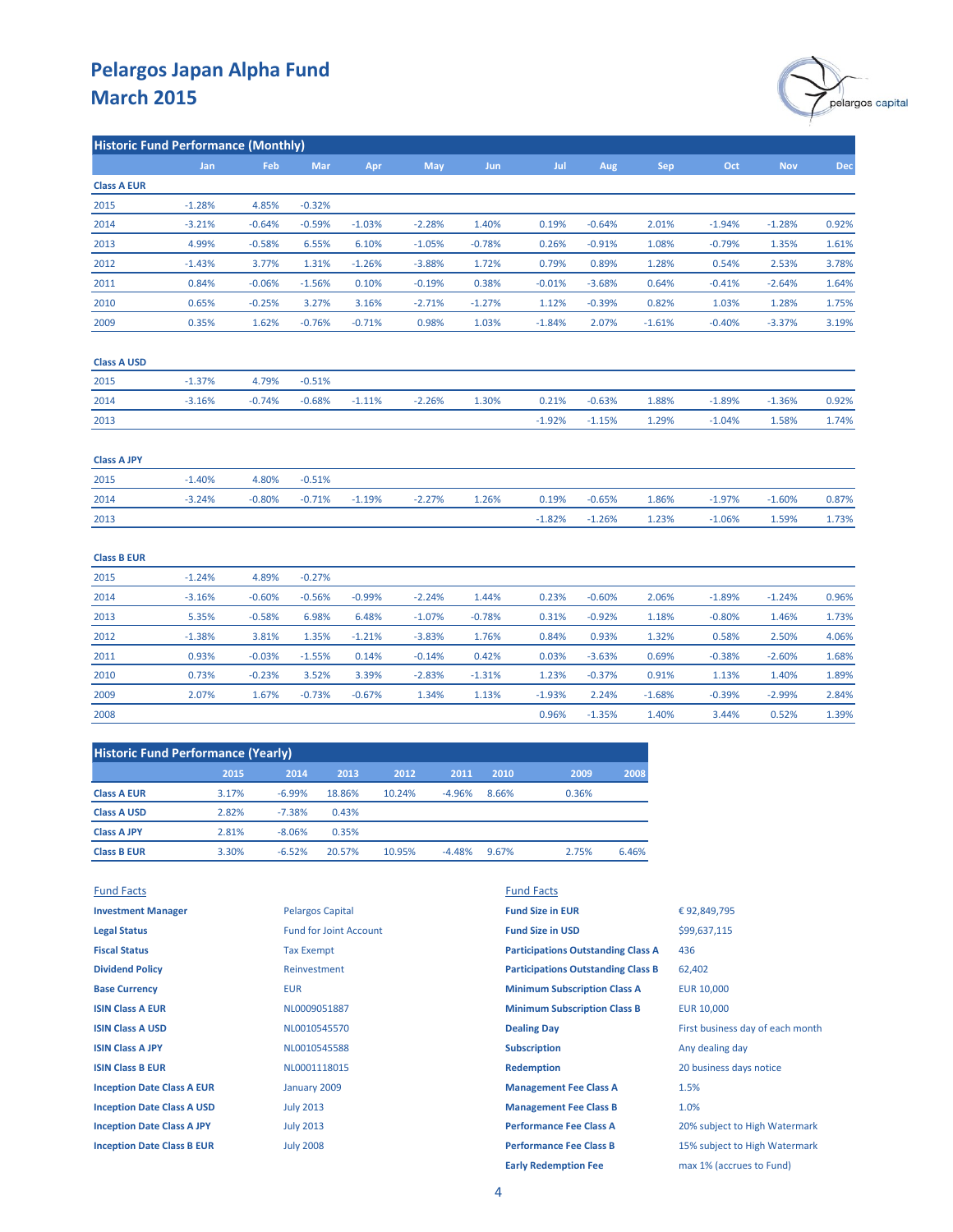#### **Company Facts Lock-up Class B** 1 year

**Investment Strategy** Equity Long/Short **Investment Style** Value with a twist **Investment Objective**

## € 233,345,267 \$250,402,806

Fund Description **Depositary** Citibank International Plc. Capital appreciation through investing in

long/short positions in Japanese securities

| € 233,345,267 |                          |                           |  |  |  |
|---------------|--------------------------|---------------------------|--|--|--|
| \$250,402,806 | <b>Service Providers</b> |                           |  |  |  |
|               | <b>Prime Brokers</b>     | <b>UBS AG, Goldman S</b>  |  |  |  |
|               | <b>Administrator</b>     | Citibank Europe Plc.      |  |  |  |
|               | <b>Accountant</b>        | PricewaterhouseCo         |  |  |  |
|               | Legal                    | De Brauw Blackston        |  |  |  |
|               | <b>Title Holder</b>      | <b>SGG Netherlands N.</b> |  |  |  |
|               |                          |                           |  |  |  |

**UBS AG, Goldman Sachs International** Richard Dingemans **Accountant** PricewaterhouseCoopers Michael Kretschmer **Legal** De Brauw Blackstone Westbroek N.V. **SGG Netherlands N.V.** 

pelargos capital

### Contact Details

WTC The Hague, Tower E 7th floor Prinses Margrietplantsoen 43 2595 AM, The Hague The Netherlands +31 (70) 7568030 [www.pelargoscapital.com](http://www.pelargoscapital.com/)

#### **Disclaimer**

Pelargos Capital B.V. has compiled this publication. Pelargos Capital B.V. is a management company and in that capacity avails of a license pursuant to section 2:65 of the Act on Financial Supervision of the Netherlands (Wft) as that section reads following the incorporation of the AIFM Directive in the Wft].

Although the information contained in this publication is composed with great care and although we always strive to ensure the accuracy, completeness and correctness of the information, imperfections due to human errors may occur, as a result of which presented data and calculations may vary. Therefore, no rights may be derived from the provided data and calculations. All information is provided "as is" and is subject to change without prior notice.

Pelargos Capital B.V. does not warrant the adequacy, accuracy or completeness of any information and expressly disclaims any liability for errors or omissions therein. The recipients of this publication are responsible for evaluating the accuracy, completeness or usefulness of this information.

The information contained in this publication does not constitute any recommendation, investment proposal, offer to provide a service, nor a solicitation to buy or sell any security or other investment product.

The publication of this information may be subject to restrictions imposed by law in some jurisdictions. Pelargos Capital B.V. requests any recipient of this publication to become acquainted with, and to observe, all restrictions. Pelargos Capital B.V. accepts no liability for infringement of such restrictions.

The recipient shall not distribute, forward or publish this information. No rights may be derived from the provided information, data and calculations. Also by risks inherent to this investment fund, the value of the investments may fluctuate. Past performance is no guarantee or guide to future performance.